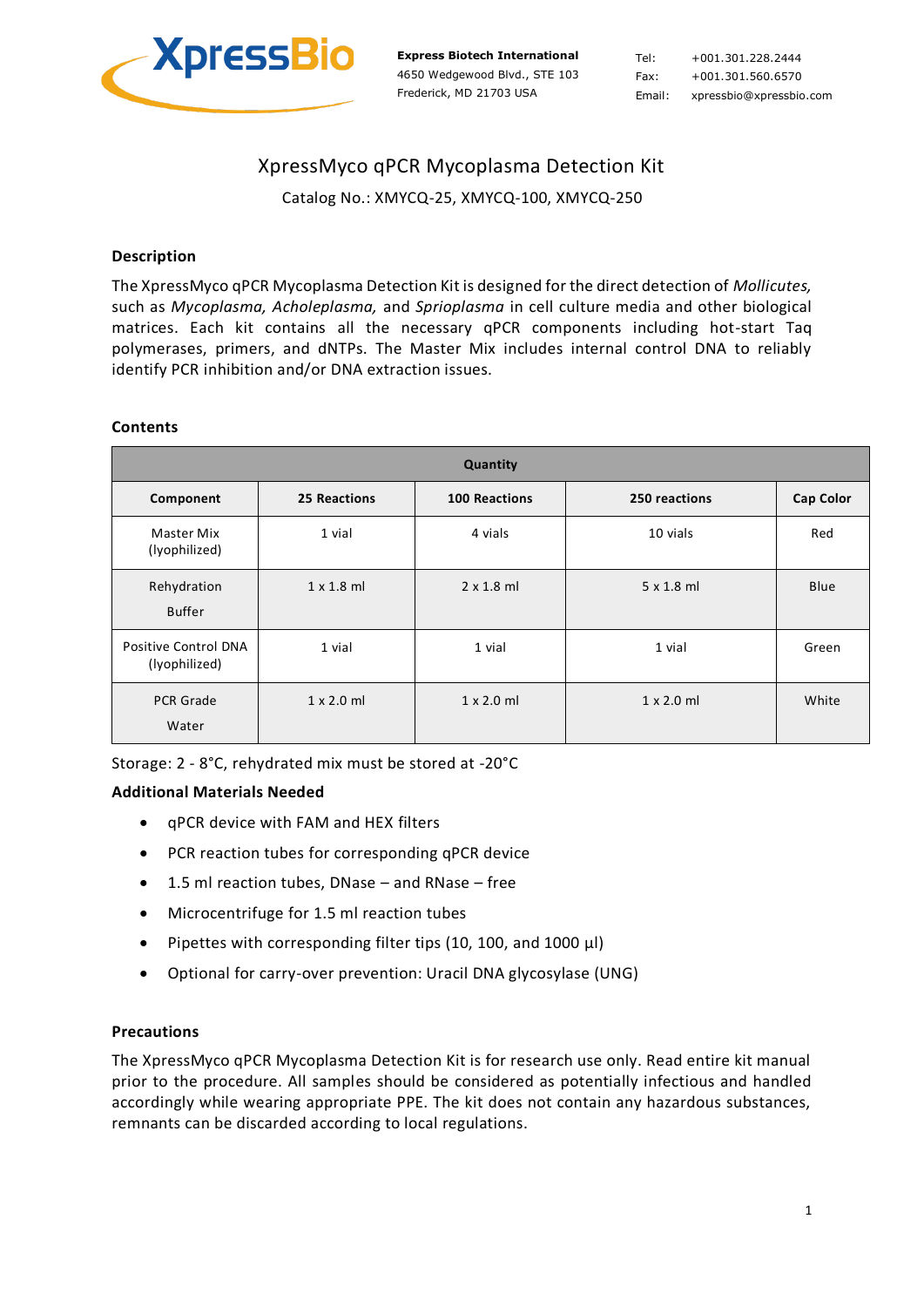

Tel: +001.301.228.2444 Fax: +001.301.560.6570 Email: xpressbio@xpressbio.com

**Notes**

- Use entire kit as a unit, do not mix reagents supplied from multiple kit lots.
- Set up at least one negative control sample (non-template control) in each PCR. Use the elution buffer for the NTC in case of extracted DNA.
- The control samples must be processed in the same manner as the test samples. Other laboratory specific control samples such as high, medium, and low DNA levels (e.g.  $3 \times$ LOD95) may be included.

# **Sample Preparation**

Samples should be collected when cell cultures reach 80 to 90% confluence. Cell culture supernatants do not require additional sample preparation. The average mycoplasma concentration in cell culture is  $\sim 10^6$  particles per ml, with a maximum of  $10^8$  particles per ml. Within this range, enough mycoplasma DNA is present in the supernatant for successful application of the qPCR test.

PCR inhibiting substances may accumulate in cell culture medium, which will make it necessary to extract the DNA prior to the PCR test (\*see below for additional information). Note: penicillin or streptomycin in cell culture media are not known to inhibit mycoplasma or affect the test's sensitivity.

Prepare qPCR template as follows:

- 1. Transfer 100 µl of cell culture supernatant to a sterile 1.5 ml reaction tube.
- 2. Incubate sample at 95°C for 10 minutes (5 minute minimum).
- 3. Centrifuge the sample for 30 seconds at max speed (e.g. 10,000 x g) to pellet cellular debris.
- 4. Use 2 µl of the supernatant directly for qPCR or store the sample for up to 6 days at +2 - 8°C. Store at -20°C for long-term storage.

\* Cell pellets cannot be used directly for the test due to the negative influence of cell debris on the PCR reaction. Cell pellets, higher PCR input volumes (>2 µl), or other biological materials such as fetal calf serum (FCS, > 5 %), vaccines, cryo stocks, and paraffin-embedded samples require DNA extraction prior to PCR. Extracted DNA can be stored at +2 - 8°C for up to 6 days or at -20°C for long term storage.

#### **Procedure Note**

The test should be carried out with negative and positive controls and samples in duplicates. All reagents and samples must be equilibrated to  $+2 - 8$ °C prior to use. After reconstitution, the reagents must be stored at -20°C. Repeated freezing and thawing should be avoided. For small sample numbers, it is recommended to prepare and aliquot reconstituted Master Mix and Positive Control DNA.

#### **Reagent Preparation**

- 1. Centrifuge lyophilized Master Mix (red cap) and lyophilized Positive Control DNA (green cap) at maximum speed for 5 minutes.
- 2. Add 600 µl Rehydration Buffer (blue cap) to the Master Mix (red cap).
- 3. Add 300 µl PCR Grade Water (white cap) to Positive Control DNA (green cap).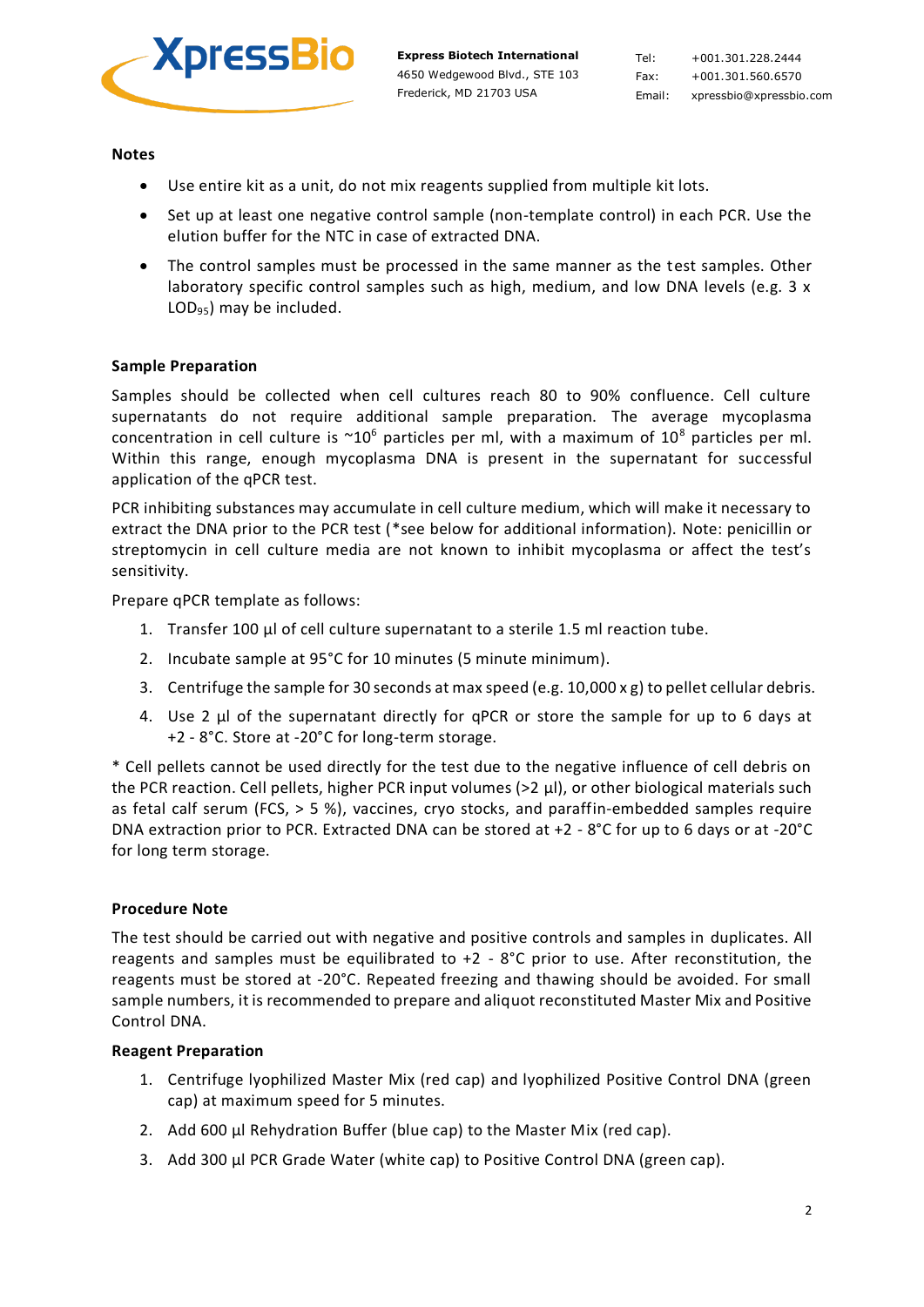

Tel: +001.301.228.2444 Fax: +001.301.560.6570 Email: xpressbio@xpressbio.com

- 4. Incubate reconstituted Master Mix and Positive Control DNA at room temperature for 10 minutes.
- 5. Vortex both reagents briefly, then centrifuge for 5 seconds.

# **Procedure**

Prepare PCR Reaction:

- 1. Pipette 23 µl of the Master Mix into each 1.5 ml PCR reaction tube.
- 2. Add 2 µ of negative control, sample, or Positive Control DNA (green cap) to corresponding reaction tube.

*Note: For negative control, use fresh cell culture medium or elution buffer from DNA extraction kit.*

3. Be sure to close reaction tubes tightly, then spin down tubes briefly.

qPCR Amplification:

- 1. Place the prepared PCR reaction tubes in the qPCR device and close the lid.
- 2. Program the qPCR cycler.

*Note: For detailed cycler programs, please contact our technical support team at [xpressbio@xpressbio.com.](mailto:xpressbio@xpressbio.com)*

3. Start program to perform qPCR.

#### **Results**

The presence of mycoplasma is indicated by an increasing fluorescence signal in the FAM channel. The quantification is based on threshold cycle  $(C_t)$  values and a DNA standard curve. The exact procedure for obtaining  $C_t$  values including baseline calculation/normalization depends on the particular qPCR device and cycler control software. Please see the documentation of your device for further details. We recommend the assessment of the amplification curve progression of all samples including control samples.

A positive PCR is indicated by C<sub>t</sub> < 40. PCR reactions with C<sub>t</sub>  $\geq$  40 are considered negative. In addition, a successful PCR is displayed by an increasing fluorescence signal in either the FAM or the HEX channel, or both. Thus, the more mycoplasma DNA is in the sample, the higher the signal in the FAM channel and the lower the internal control signal in the HEX channel. The following table shows interpretation of PCR results:

| <b>Mycoplasma (FAM Channel)</b> | <b>Internal Control (HEX Channel)</b> | Interpretation                |
|---------------------------------|---------------------------------------|-------------------------------|
| positive                        | irrelevant                            | positive mycoplasma detection |
| negative                        | negative                              | PCR inhibition                |
| negative                        | positive                              | negative mycoplasma detection |